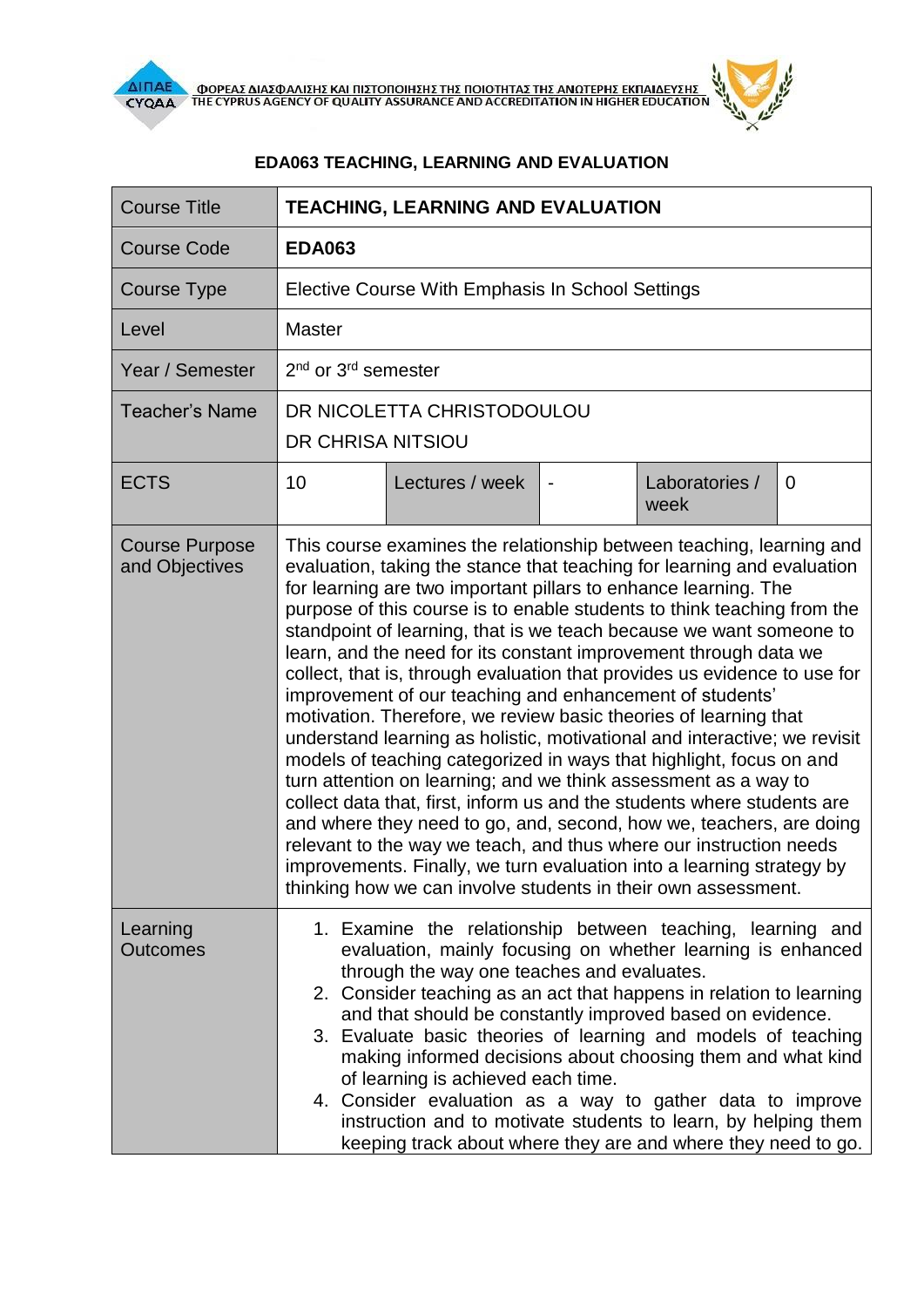



|                         | 5. Think of strategies to involve students into their assessment in<br>order to turn assessment into a strategy for learning for the<br>students.                                                                                                                                                                                                                                                                                                                                                                                                                      |          |             |  |  |  |
|-------------------------|------------------------------------------------------------------------------------------------------------------------------------------------------------------------------------------------------------------------------------------------------------------------------------------------------------------------------------------------------------------------------------------------------------------------------------------------------------------------------------------------------------------------------------------------------------------------|----------|-------------|--|--|--|
| Prerequisites           | <b>NONE</b>                                                                                                                                                                                                                                                                                                                                                                                                                                                                                                                                                            | Required | <b>NONE</b> |  |  |  |
| <b>Course Content</b>   | Learning theories and teaching (holistic approach, the issue of<br>motivation for learning, interactive dimension of learning in a cultural<br>and social context)<br>Models of teaching (information processing models, the social family<br>of models, the personal family of models, the behavioral family of<br>models)                                                                                                                                                                                                                                            |          |             |  |  |  |
|                         |                                                                                                                                                                                                                                                                                                                                                                                                                                                                                                                                                                        |          |             |  |  |  |
|                         | Assessment and assessment for learning (assessment principles,<br>assessment at all stages of learning, assessment for understanding)                                                                                                                                                                                                                                                                                                                                                                                                                                  |          |             |  |  |  |
| Teaching<br>Methodology | The module is delivered by means of recorded lectures, such as<br>narrated and annotated presentations, to convey the content of the<br>taught concepts, directed online learning that includes readings<br>(books, book chapters and articles) in conventional or electronic form<br>and short film viewing, dynamic online interaction including discussion<br>forum, synchronous and asynchronous communication tools, blogging<br>and wiki. Further, assessment includes formative and summative<br>assessment and self-assessment in the form of essays, quizzes. |          |             |  |  |  |
| Bibliography            | Illeris, Κ. (2009). Σύγχρονες θεωρίες μάθησης: 16 θεωρίες<br>μάθησηςμε τα λόγια των δημιουργών τους (μτφ. Γ. Κουλαουζίδης).<br>Αθήνα: Μεταίχμιο.                                                                                                                                                                                                                                                                                                                                                                                                                       |          |             |  |  |  |
|                         | Masters, G. N. (2013). Reforming education assessment:<br>Imperatives, principles and challenges. Australian Education Review,<br>No. 57.<br>https://research.acer.edu.au/cgi/viewcontent.cgi?article=1021&contex<br><b>t</b> =aer (Australian Council for Educational Research, ACER Press<br>http://research.acer.edu.au/aer/12/).                                                                                                                                                                                                                                   |          |             |  |  |  |
|                         | Joyce, B., Weil, M., & Calhoun, E. (2009). Διδακτική μεθοδολογία:<br>Διδακτικά μοντέλα. Αθήνα, Ελλάδα: Ίων Εκδόσεις Έλλην.                                                                                                                                                                                                                                                                                                                                                                                                                                             |          |             |  |  |  |
|                         | Stiggins, R., & Chappuis, J. (2012). An introduction to student-<br>involved assessment for learning (6th ed.). Boston, MA: Pearson.                                                                                                                                                                                                                                                                                                                                                                                                                                   |          |             |  |  |  |
|                         | Σαλβαράς, Γ. Κ., & Σαλβαρά, Μ. (2011). Μοντέλα και στρατηγικές<br>διδασκαλίας. Αθήνα, Ελλάδα: Εκδότης Διάδραση.                                                                                                                                                                                                                                                                                                                                                                                                                                                        |          |             |  |  |  |
|                         | Ayers, W., & Alexander-Tanner, R. (2016). Το να διδάσκεις: Το ταξίδι,<br>σε κόμικς. (Ν. Χριστοδούλου, Μ. Πετρίδης, & Α. Παπασάββα, Μτφρ.).<br>Καβάλα, Ελλάδα: Εκδόσεις Σαΐτα. (Πρωτότυπο έργο δημοσιεύθηκε<br>2009). http://www.saitapublications.gr/2016/01/ebook.194.html                                                                                                                                                                                                                                                                                            |          |             |  |  |  |